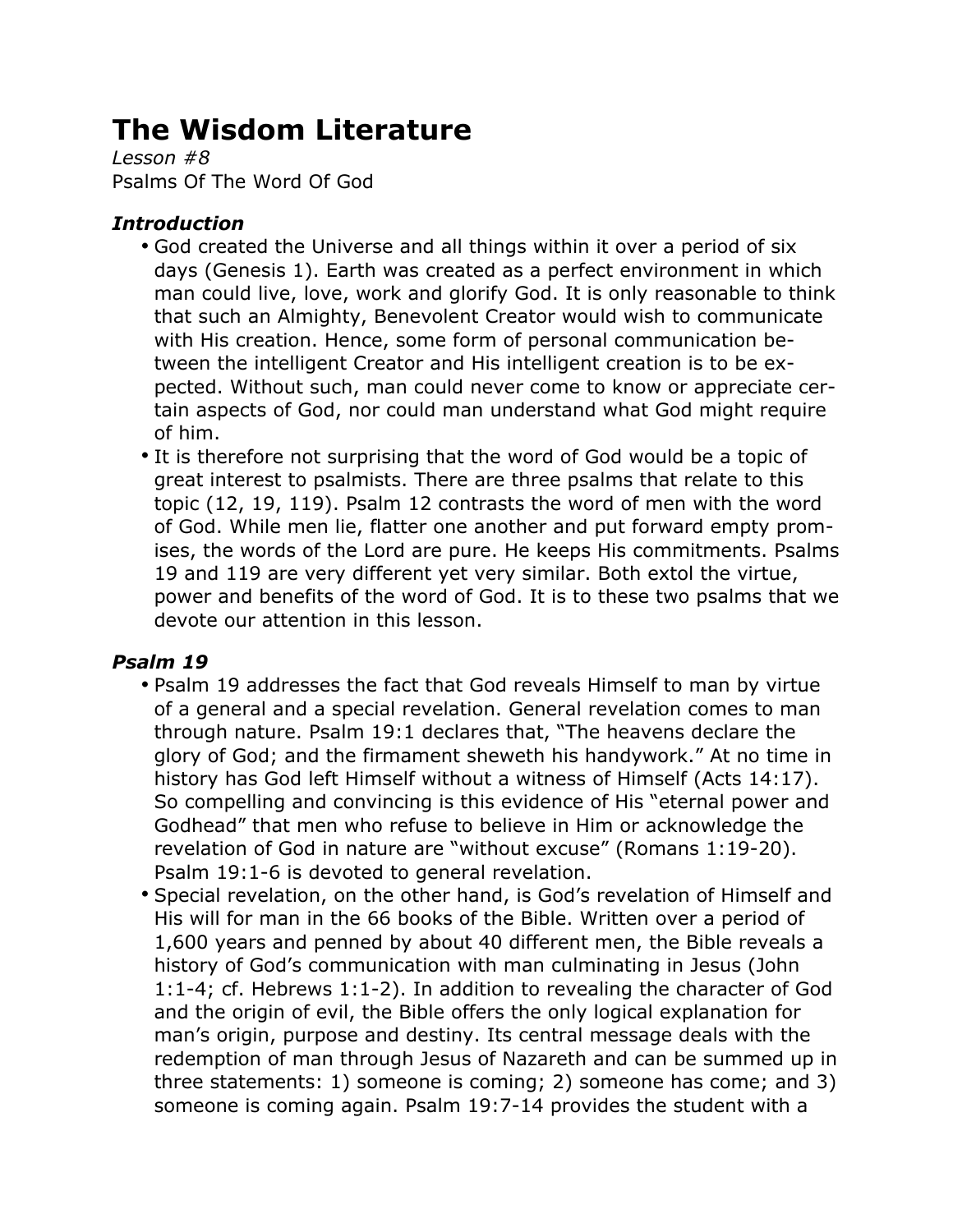description of the word of God, testifies to its character and the effect of that word upon those who hear it and explains to us the surpassing value of the word to those who obey its commands. Let's take a closer look at both what the Bible is and what it does.

- What the Bible is.
	- The perfect law (vs. 7). There is no error in the Bible, either in historical fact or in spiritual truth. Of course, the Bible records the lies of men and Satan, but the message of the Bible is the revelation of truth (cf. Psalm 119:128, 160).
	- The sure testimony (vs. 7). The word of God does not change; it is sure and steadfast (cf. Psalm 119:89). It is God's testimony to man of what is true, right and dependable; something to which one can anchor his life.
	- The right precepts (vs. 8). Precepts are "statutes, rules for right living." Some rules are wrong rules but God's word is right. The result of obedience to God's rules is a blessed life.
	- The pure commandment (vs. 8). The demands that some religions make upon their adherents are anything but pure, but God's word is pure, even when dealing with sin (Psalm 12:6; 119:140; Proverbs 30:5). Nothing in the Bible, rightly understood, could lead a person to sin.
	- The clean fear of the Lord (vs. 9). The word of God, properly studied, produces a healthy fear of God (cf. Deuteronomy 4:10; 31:12; Psalm 111:10) and cleanses the soul. A life of sin is pictured as unclean and filthy (2 Corinthians 6:14-7:1; 2 Peter 2:20-22).
	- True, righteous judgments (vs. 9). God's evaluations of men are true; He knows everything completely. It pays for the Christian to believe what God says and not depend upon his own evaluation or the evaluation of those in the world. Lot made this mistake and lost everything.
	- Better than gold (vs. 10). The most valuable possessions in life are not material in nature (Luke 12:15; 1 Timothy 6:17-18; Psalm 119:72; Proverbs 8:10; 16:16). Spiritual values are far more rare, more precious and lead to greater blessings (Matthew 6:19-21, 33).
	- Sweeter than honey (vs. 10). The spiritually minded individual does not need the artificial devices of this world for satisfaction; the word satisfies the spiritual appetite (Psalm 119:10; Matthew 5:6).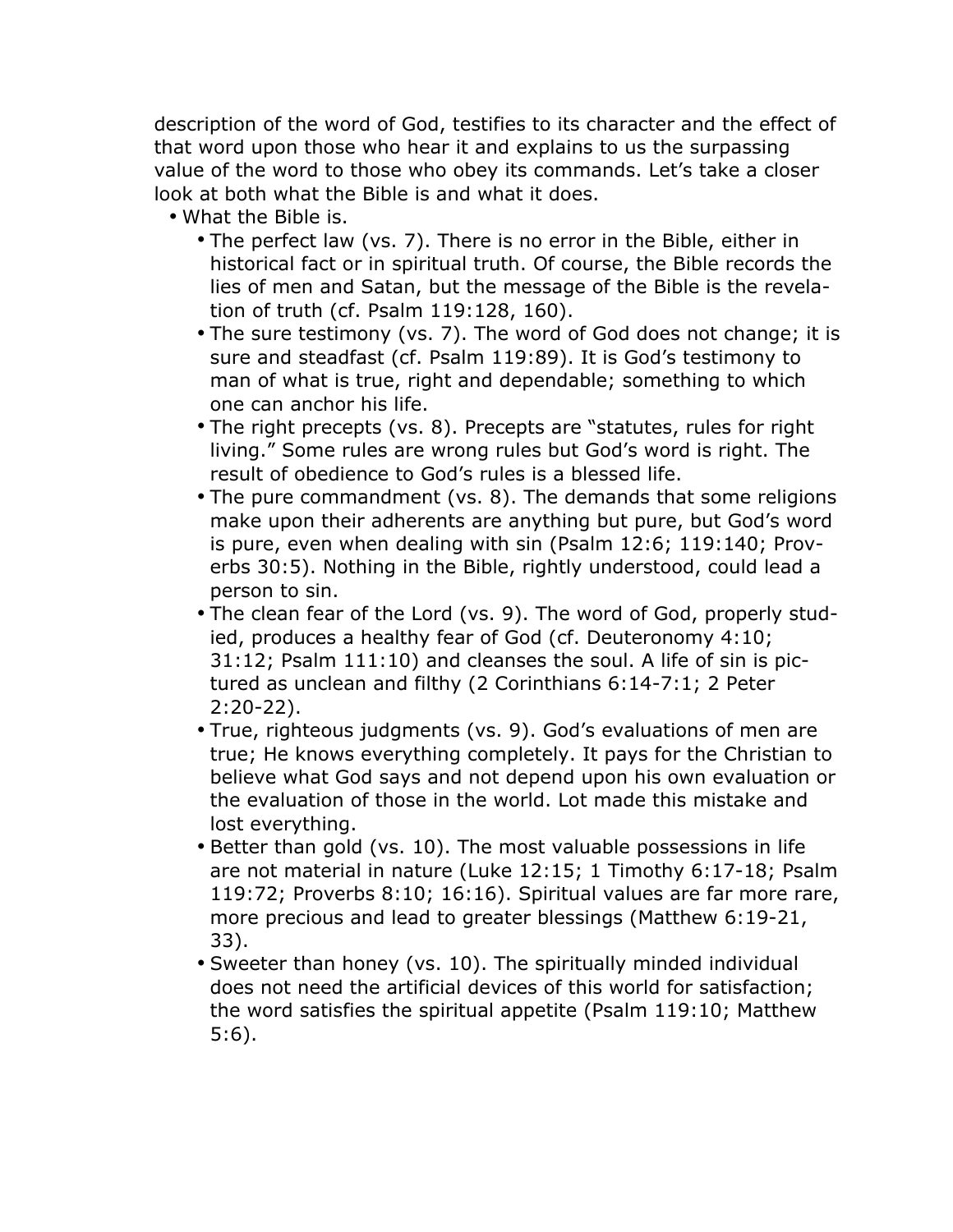- What the Bible does.
	- Restores (vs. 7). The word "converting" means "returning" or "turning back." The word of God has the power to redirect our lives. It refreshes. It heals.
	- Makes wise (vs. 7). Jeremiah 8:9 says, "The wise men are ashamed, they are dismayed and taken: lo, they have rejected the word of the Lord; and what wisdom is in them?" (cf. Psalm 119:97-104; Colossians 1:9; James 1:5).
	- Rejoices (vs. 8). The spiritually-minded finds joy in the word of God (Jeremiah 15:16; Philippians 4:4).
	- Enlightens (vs. 8). "The entrance of thy words giveth light; it giveth understanding unto the simple" (Psalm 119:130).
	- Endures (vs. 9). Other books fade and are forgotten, but God's word remains. Many a hammer has been worn out on the anvil of God's word.
	- Enriches (vs. 10). The word of God is better than gold or silver (Proverbs 3:13-15).
	- Satisfies (vs. 10). Honey satisfies the body; the word of God satisfies the soul.
	- Warns (vs. 11). It is better to prevent sin and avoid trouble than to confess sin and try to remedy mistakes. Knowing the word of God and obeying it guides the believer on the safe path (cf. Proverbs 2:1-22).
	- Rewards (vs. 11). Money cannot buy the rewards of a godly life: a clean conscience, a pure heart, joy, peace and answered prayer. Note that there is a reward *in* keeping the word, not *for* keeping it. The reward comes in the doing, "this man shall be blessed in his deed" (James 1:25).

### *Psalm 119*

- Psalm 119 is special in several ways. First, it is the longest psalm containing 176 verses. It is also an acrostic psalm, following the letters of the Hebrew alphabet. In most editions of the Bible, the 22 sections of this psalm are headed by the successive letters of the Hebrew alphabet (Aleph, Beth, Gimel, etc.). Although not readily apparent in our English translations, in the Hebrew Bible each verse in a section begins with that Hebrew letter. The Jews are thought to have written in this fashion to aid their memorizing and meditation upon the scriptures.
- We do not know who wrote this psalm, although the writer refers to himself many times. He was suffering for his love for God's law (vss. 22, 50-53, 95, 98, 115), yet he had determined to obey the word regardless of the cost. All but five verses mention the word of God in one way or another (vss. 84, 90, 121, 122, 132). God is referred to in every verse.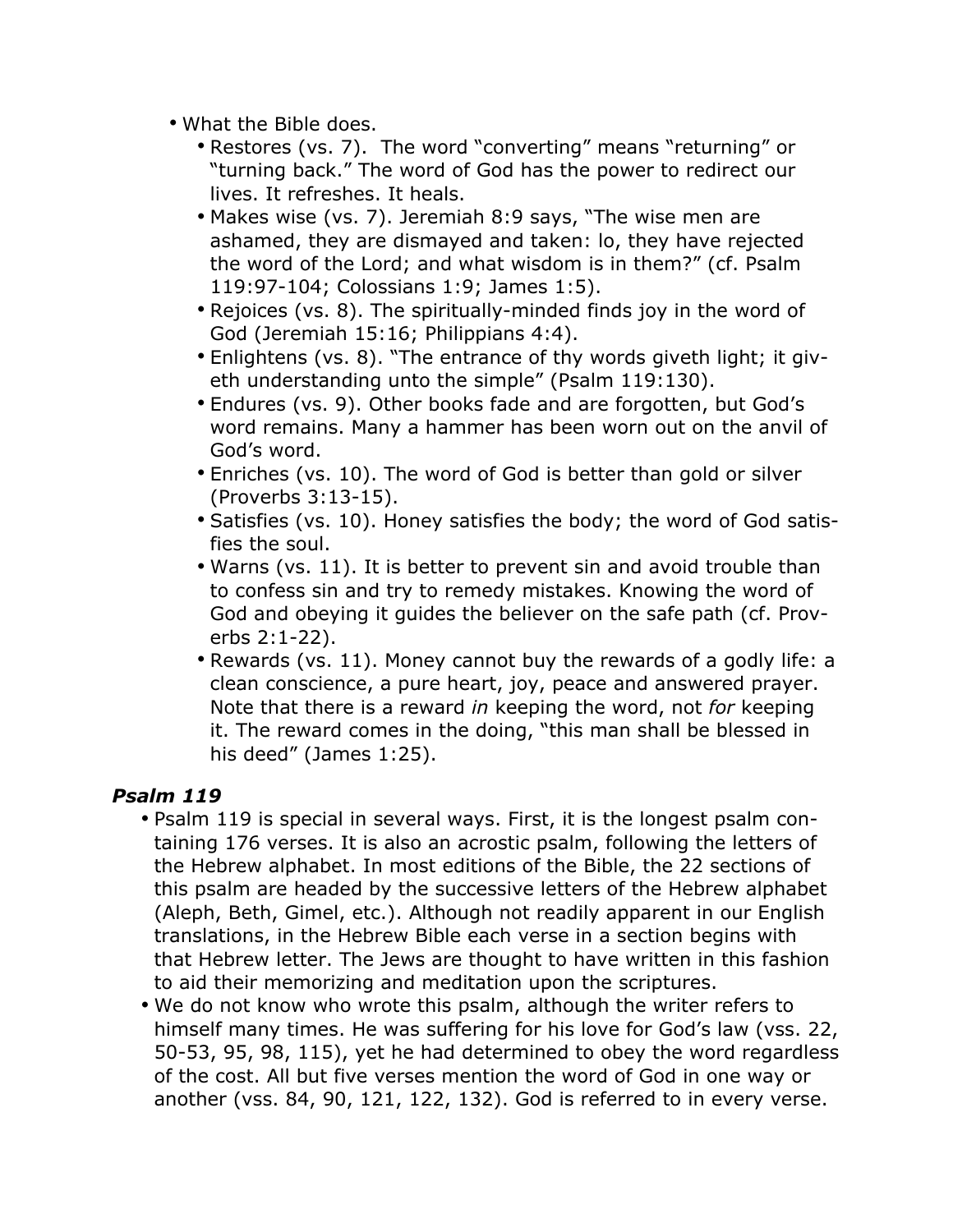The number eight is stamped all over this psalm. Each section has eight verses; there are eight special names for God's word listed; there are eight symbols of the word given; the believer has eight responsibilities to the word. The word "eight" in Hebrew literally means "abundance, more than enough;" it is the number of new beginnings. It is as though the writer is saying, "God's word is enough. If you have the scriptures, that is all you need for life and godliness."

- In one sense, Psalm 119 is an expansion of Psalm 19:7-11. Note the eight basic titles of the Bible in the first nine verses of the psalm: law of the Lord, testimonies, ways, precepts, statutes, commandments, judgments and word. These are repeated many times throughout the psalm. Again, let's take a closer look and both what the Bible is and what it does. We will then consider what we do with the Bible.
	- What the Bible is.
		- Water for cleansing (vs. 9). This whole section (vss. 9-16) deals with victory over sin. Young people in particular need to learn to heed and hide the word that they might overcome temptation. As you read the word and meditate on it, it cleanses your inner being, just as water cleanses the body (cf. John 15:3; Ephesians 5:25-27).
		- Wealth and treasure (vss. 14, 72, 127, 162). We live in a day and time when people know the price of many objects and the value of little. Your Bible may cost a few dollars, but it is a tremendous treasure. How would you feel if you lost God's word and could not replace it?
		- A companion and friend (vs. 24). The writer was a stranger (vs. 19), rejected by the proud (vs. 21) and princes (vs. 23), but he always had the word to be his counselor (Proverbs 6:20-22).
		- A song to sing (vs. 54). Imagine making a song out of statutes or laws! Life is a pilgrimage; we are tourists and not residents. The songs of the world mean nothing to us, but God's word is a song to our hearts.
		- Honey (vs. 103). The sweetness of the word is like honey to the taste. It is sad when the Christian must have the "honey" of this world to be satisfied (Psalm 34:8; Job 23:12).
		- A lamp (vss. 105, 130). This is a dark world and the only dependable light is the word of God (2 Peter 1:19-21). It leads us one step at a time as we walk in obedience. We walk in the light as we obey His word (1 John 1:5-10).
		- Great spoil (vs. 162). Poor soldiers were made rich from the spoil left by the defeated enemy. The riches of the word do not come easy; there must first be that spiritual battle against Satan and the flesh, but it is worth it.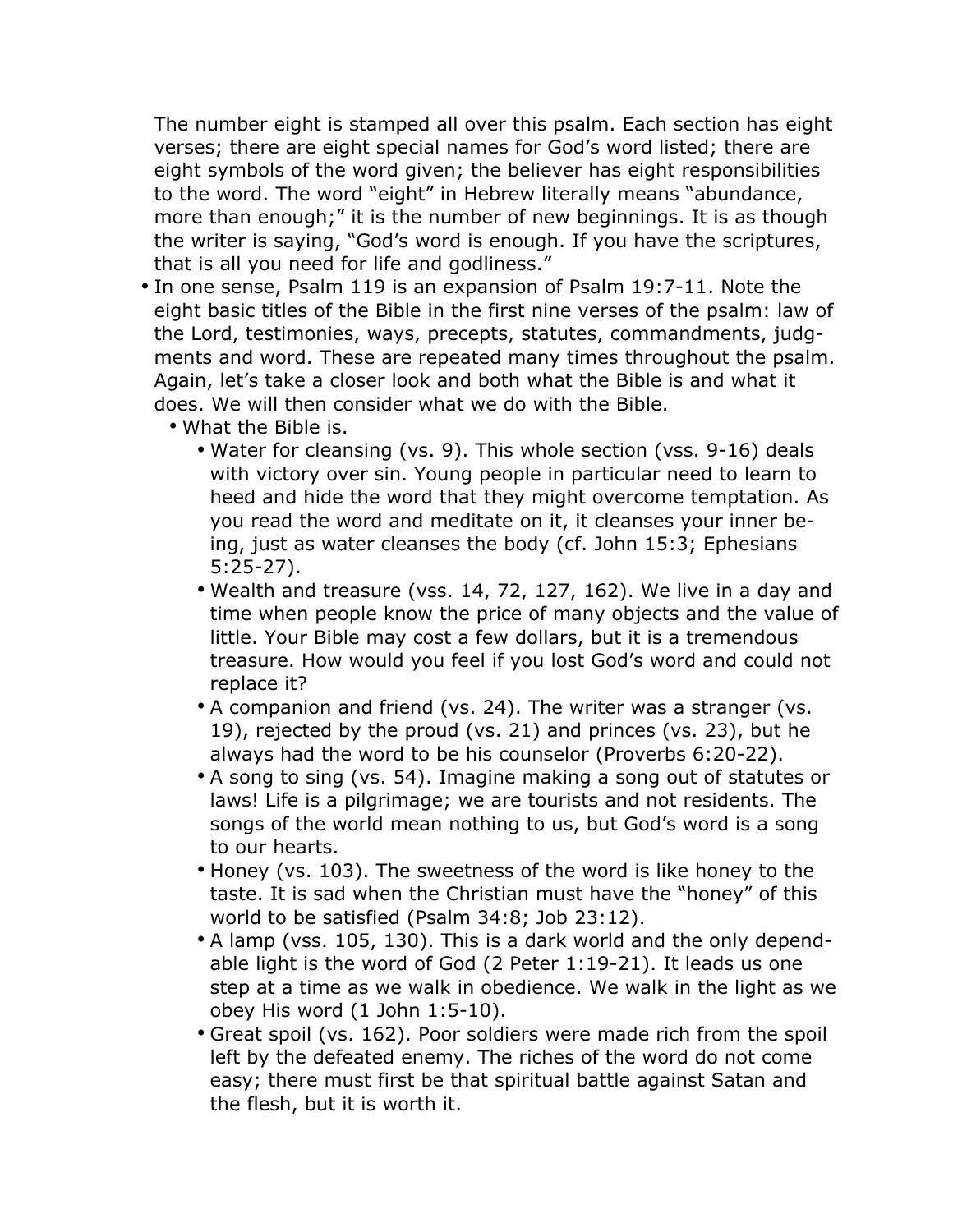- A heritage (vs. 111). The Bible is a precious inheritance. Think of those who had to suffer and die that we might have this inheritance!
- What the Bible does.
	- It blesses (vss. 1-2). It is a book with a blessing (Psalm 1:1-3). We are blessed in reading the word, understanding the word and obeying the word. We are blessed when we share the word with others.
	- It gives life (vss. 25, 37, 40, 50, 88, 93). The word "revive," translated as "quicken" in the KJV, means "to live, have life, remain alive, sustain life, live prosperously, live forever … be restored to life or health" (Strongs). The word gives us eternal life when we believe (1 Peter 1:23). It is the living word (Hebrews 4:12). The word also restores us when we are weak, discouraged and defeated. Revival comes when we yield to God's word.
	- It gives strength (v. 28). Trusting the word encourages us (Matthew 4:4). God's word has power and can empower us when we believe and obey (Hebrews 4:12; 5:8-9).
	- It gives liberty (vs. 45). A law that gives liberty -- what a paradox! Sin would have dominion over us (vs. 133), but the word sets us free (John 8:32). True liberty comes in obeying God's will. His word is the "perfect law of liberty" (James 1:25).
	- It imparts wisdom (vss. 66, 97-104). We may get knowledge and facts in other books, but true spiritual wisdom is found in the Bible. Note that in vss. 97-104 there are various ways to discover truth -- from your enemies, from your teachers, from your older friends -- and all of these are good. Above them all, however, is a knowledge of the Bible. Teachers may know from books, and elders may know from experience (both deserving respect), but these without the Bible are not sufficient.
	- It creates friends (v. 63). Knowing and obeying the Bible will bring into your life the very finest friends. Those who love God's word are friends indeed. There are false friends who may dazzle you with their worldly wisdom and wealth, but their friendship will lead you astray. Stick with those who "stick" with the Bible (vs. 31).
	- It gives comfort (vss. 50, 76, 82, 92). More than 60 verses in this psalm mention trial and persecution (vss. 22, 50-53, 95, 98, 115, etc.). The believer who obeys the word will have trials in this world, but the Bible gives him lasting comfort.
	- It gives direction (vs. 133). The Christian life is a "walk," a day at a time and a step at a time (vss. 1, 3, 45). The word directs our steps, both for walking and for running (vs. 32). When we pray for guidance, the Lord answers through His word.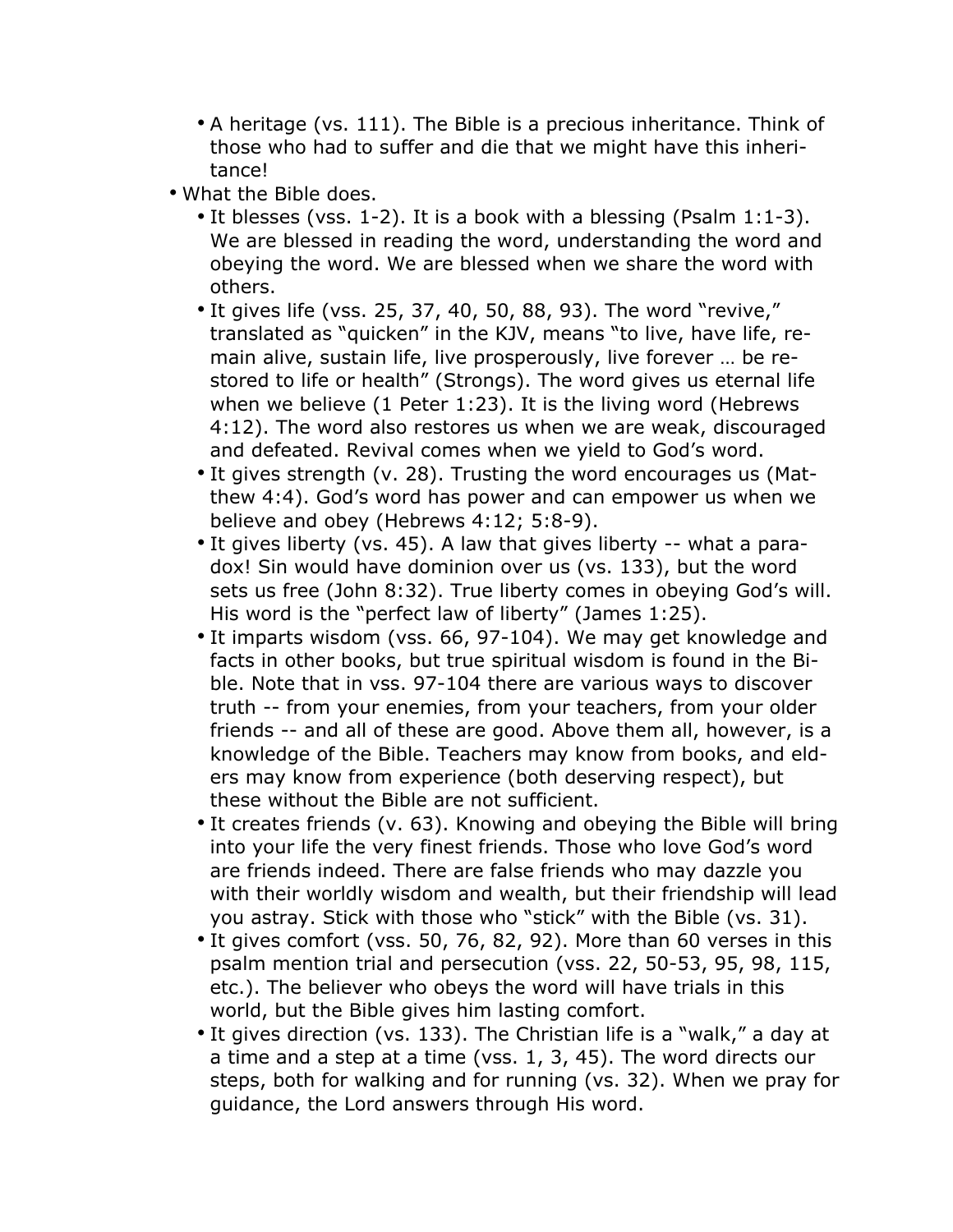- What we must do with the Bible.
	- Love it (vss. 97, 159). The way you treat the word of God is the way you treat Jesus, the Son of God. To love Him is to love His word. The word is a delight (vss. 16, 24, 35, 47, 70) and not a disappointment; we rejoice to read it (vss. 14, 162).
	- Prize it (vss. 72, 128). To hold the Bible in high esteem is the mark of a true saint. It should be more precious to us than any earthly treasure.
	- Study it (vss. 7, 12, 18, 26-27). At least 12 times the psalmist prays, "Teach me." The Christian who studies his Bible daily will be blessed of God. Bible study is not always easy, for it takes the "whole heart" (vss. 2, 10, 34, 69, 145).
	- Memorize it (vs. 11). "The best Book, in the best place, for the best purpose!" is the way G. Campbell Morgan explained this verse. All ages need to memorize the word, not just children and young people. Joshua was not a youth when God commanded him to memorize the Law (Joshua 1:8). Jesus was able to quote scripture when He faced Satan in the wilderness (Matthew 4:1-11).
	- Meditate on it (vss. 15, 23, 48, 78, 97, 99, 148). Meditation is to the soul what digestion is to the body. To meditate means to "turn over" God's word in the mind and heart, to examine it, to compare scripture with scripture and to "feed on" its wonderful truths. In this day of noise and confusion, such meditation is rare but so needful. Meditation is impossible without memorization.
	- Trust it (vs. 42). We trust the Bible about everything, because it is right about everything (vs. 128). It is true and can be trusted wholly. To argue with the Bible is to argue with God. We test every other book by what God says.
	- Obey it (vss. 1-8). To keep the word is to obey it, to walk in its commandments. Satan knows the word, but he will not obey it. If we know God's truth and fail to obey it, we are only fooling ourselves.
	- Declare it (vss. 13-26). As we obey, we should share. Mark 16:15 commands us to "Go ye into all the world, and preach the gospel to every creature" (cf. Acts 8:4; 1 Thessalonians 1:8).

### *Conclusion*

• Most every civilization known to man, especially our own, values education. Literacy, the ability to read and understand, is recognized by all to be of paramount importance. Paul wrote, "How that by revelation he made known unto me the mystery; (as I wrote afore in few words, Whereby, when ye read, ye may understand my knowledge in the mystery of Christ) …" (Ephesians 3:3-4).